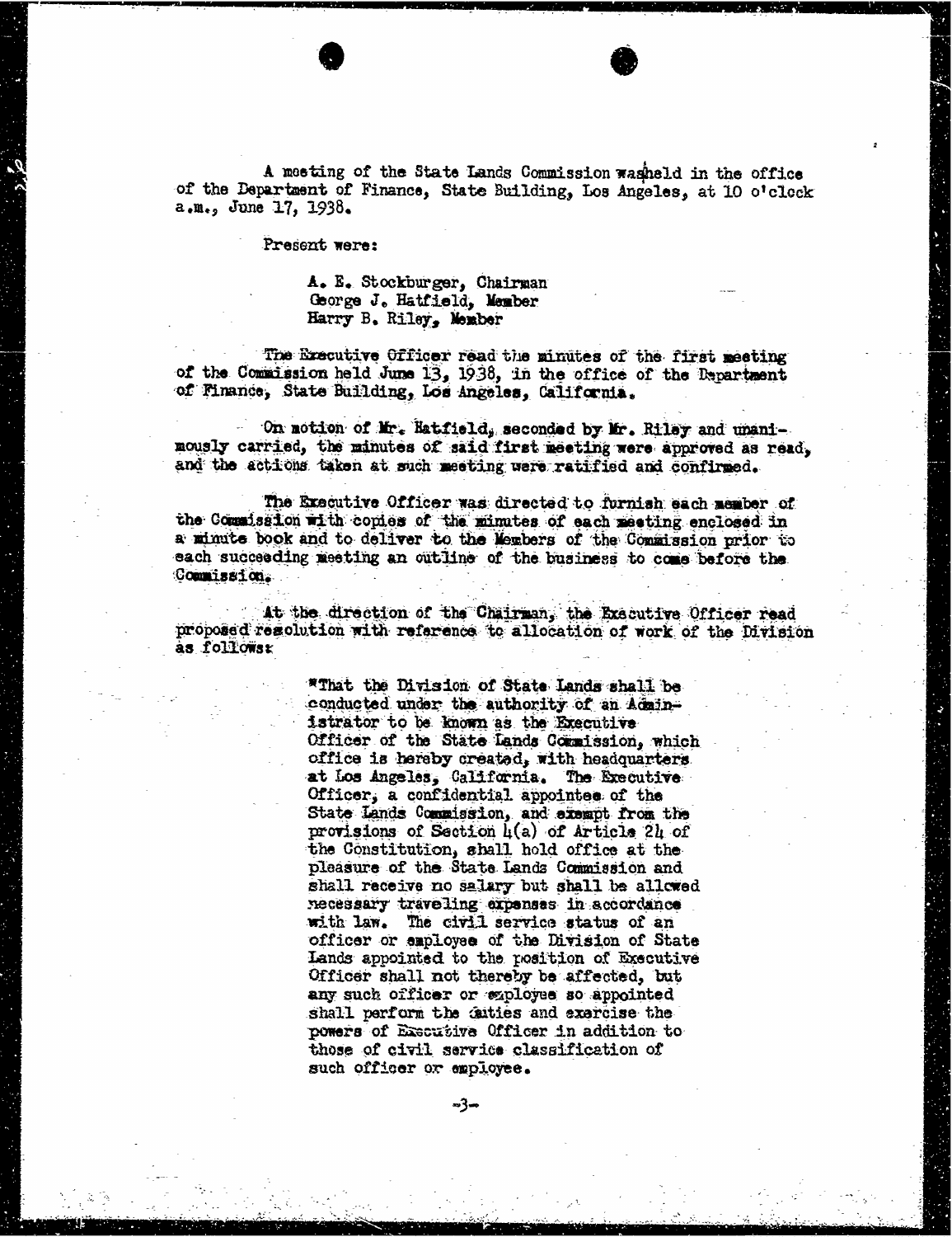"The Executive Officer shall, subject in each instance to specific ratification by the State Lands Commission, perform all duties, exercise all powers and jurisdiction, assume and discharge all responsibilities and carry out and effect all purposes now or hereafter vested by law in the State Lands Commission, including supervision of personnel, but whenever by the provisions of the State Lands Act of 1938, a power is reserved or a duty imposed upon the State Lands Commission, then the Executive Officer shall be authorized to act only pursuant to and by virtue of a resolution of the State lands Commission.

"The work of the Division of State Lands shall and is hereby arranged and classified as follows:

The direct supervision of the sale and leasing of school lands, lieu lands and swamp and overflowed Lands, shall be under the Chief of the Division of State Lands, who shall have headquarters at Sacramento, California, but all acts of the Chief of the Division of State Lands shall receive the approval of the State Lands Commission by and through the Exenutive Officer before becoming effective.

All other work of the Division of State Lands including (but not in any inanner thereby delimiting), the supervision of tidelands, submerged lands, salt marsh and tidelands, whether filled or unfilled, all activities concerning oil and gas and other minerals contained in any such lands, and including school lands, lieu lands and swamp and overflowed lands, shall be administered by the State Lands Commission by and through the Executive Officer.'"

Upon a motion by Mr. Riley and seconded by Mr. Hatfield, the proposed resolution was unanimously adopted.

Upon motion of Mr. Hatfield and seconded by Mr. Riley, a resolution was adopted, as follows:

> "That no officer or employee of the Division of State lands shall travel on business of the State without prior written approval of the Executive Officer ."